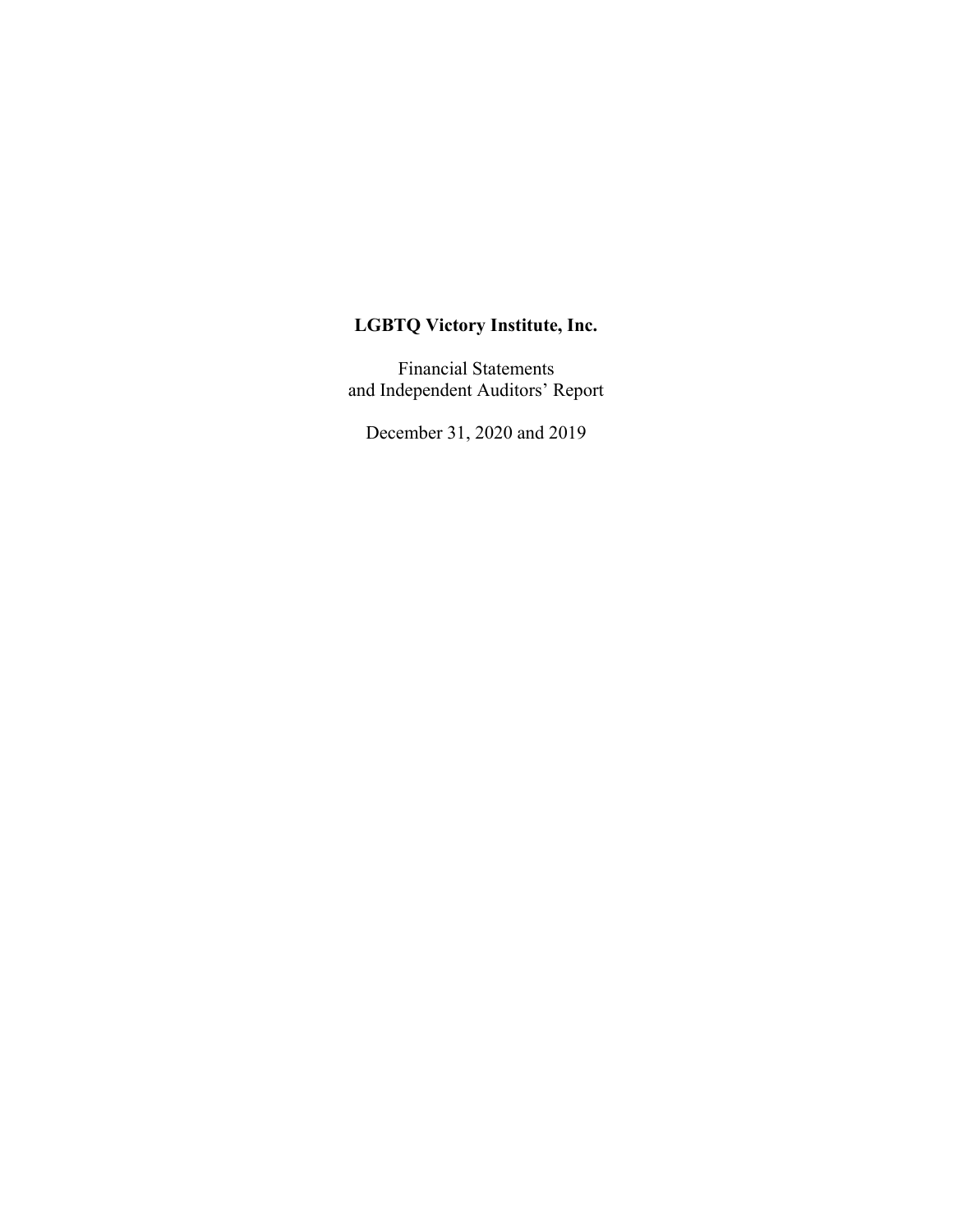Financial Statements December 31, 2020 and 2019

## **Contents**

| <b>Financial Statements</b> |  |
|-----------------------------|--|
|                             |  |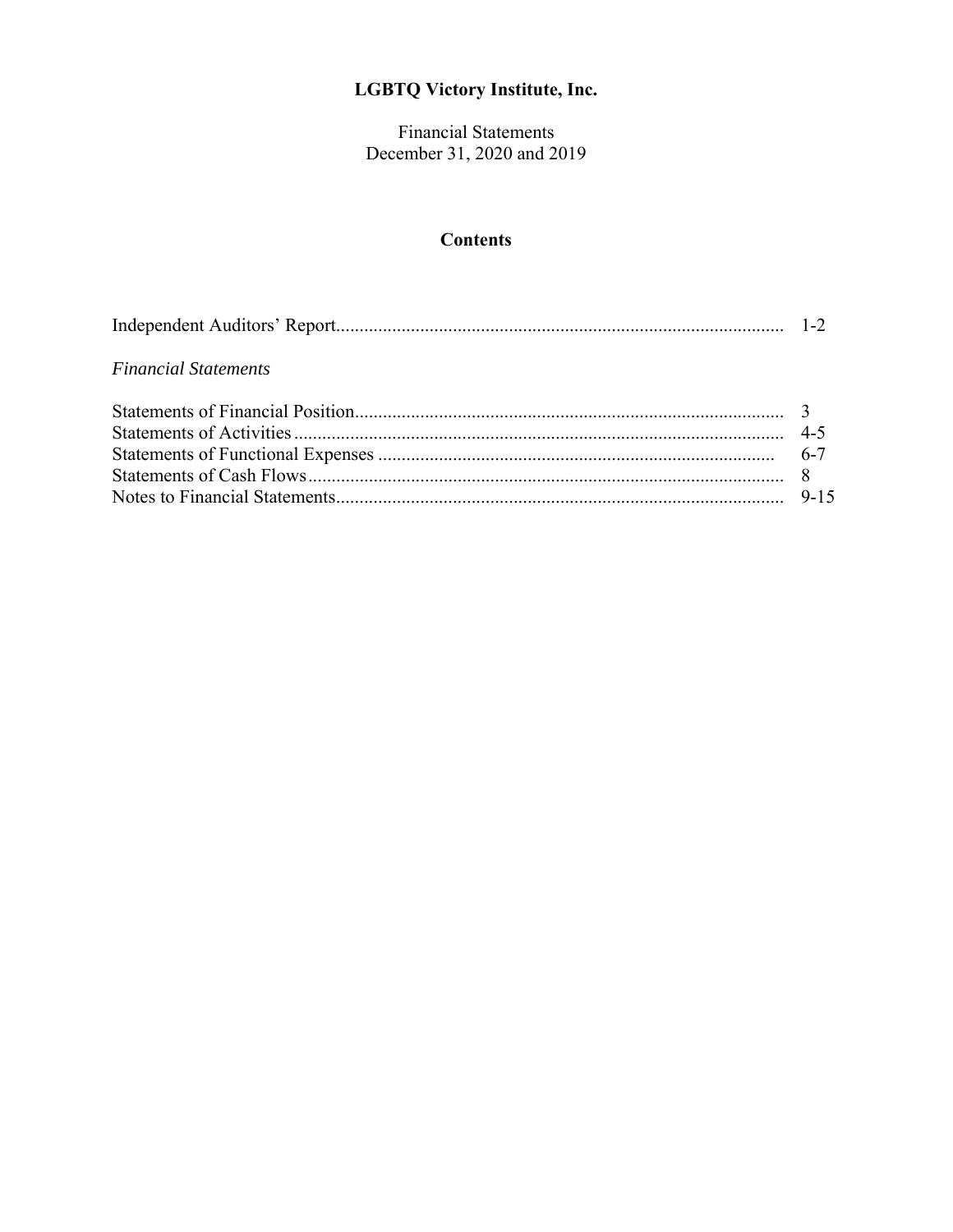

**Rogers & Company PLLC**  Certified Public Accountants

8300 Boone Boulevard Suite 600 Vienna, Virginia 22182

703.893.0300 voice 703.893.4070 facsimile www.rogerspllc.com

### **INDEPENDENT AUDITORS' REPORT**

To the Board of Directors of LGBTQ Victory Institute, Inc.

We have audited the accompanying financial statements of LGBTQ Victory Institute, Inc. ("Victory Institute"), which comprise the statements of financial position as of December 31, 2020 and 2019; the related statements of activities, functional expenses, and cash flows for the years then ended; and the related notes to the financial statements.

#### *Management's Responsibility for the Financial Statements*

Management is responsible for the preparation and fair presentation of these financial statements in accordance with accounting principles generally accepted in the United States of America; this includes the design, implementation, and maintenance of internal control relevant to the preparation and fair presentation of financial statements that are free from material misstatement, whether due to fraud or error.

### *Auditor's Responsibility*

Our responsibility is to express an opinion on these financial statements based on our audits. We conducted our audits in accordance with auditing standards generally accepted in the United States of America. Those standards require that we plan and perform the audit to obtain reasonable assurance about whether the financial statements are free from material misstatement.

An audit involves performing procedures to obtain audit evidence about the amounts and disclosures in the financial statements. The procedures selected depend on the auditor's judgment, including the assessment of the risks of material misstatement of the financial statements, whether due to fraud or error. In making those risk assessments, the auditor considers internal control relevant to the entity's preparation and fair presentation of the financial statements in order to design audit procedures that are appropriate in the circumstances, but not for the purpose of expressing an opinion on the effectiveness of the entity's internal control. Accordingly, we express no such opinion. An audit also includes evaluating the appropriateness of accounting policies used and the reasonableness of significant accounting estimates made by management, as well as evaluating the overall presentation of the financial statements.

We believe that the audit evidence we have obtained is sufficient and appropriate to provide a basis for our audit opinion.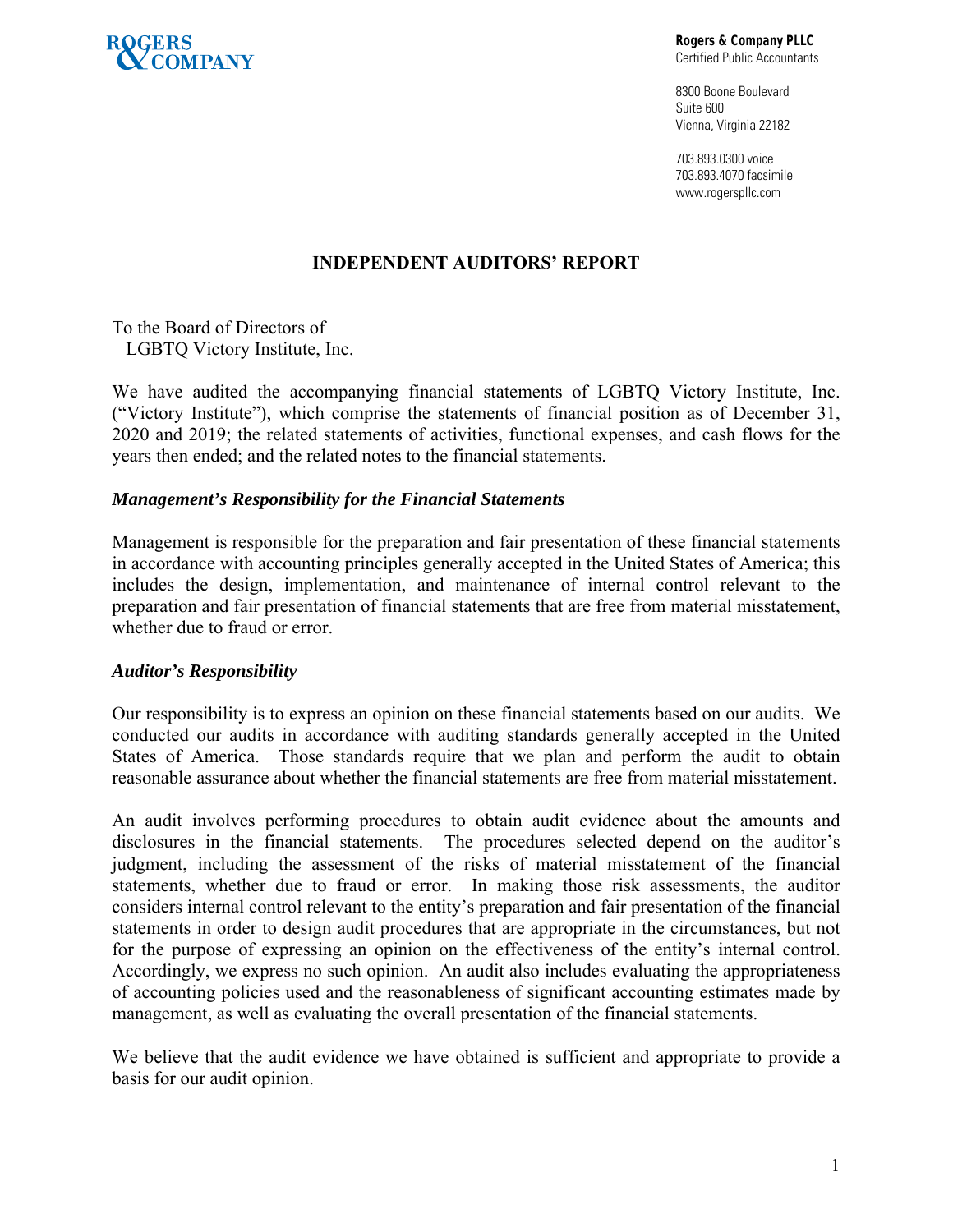

*Opinion* 

In our opinion, the financial statements referred to above present fairly, in all material respects, the financial position of Victory Institute as of December 31, 2020 and 2019, and the changes in its net assets and its cash flows for the years then ended in accordance with accounting principles generally accepted in the United States of America.

Davens + Commy PLIC

Vienna, Virginia January 27, 2022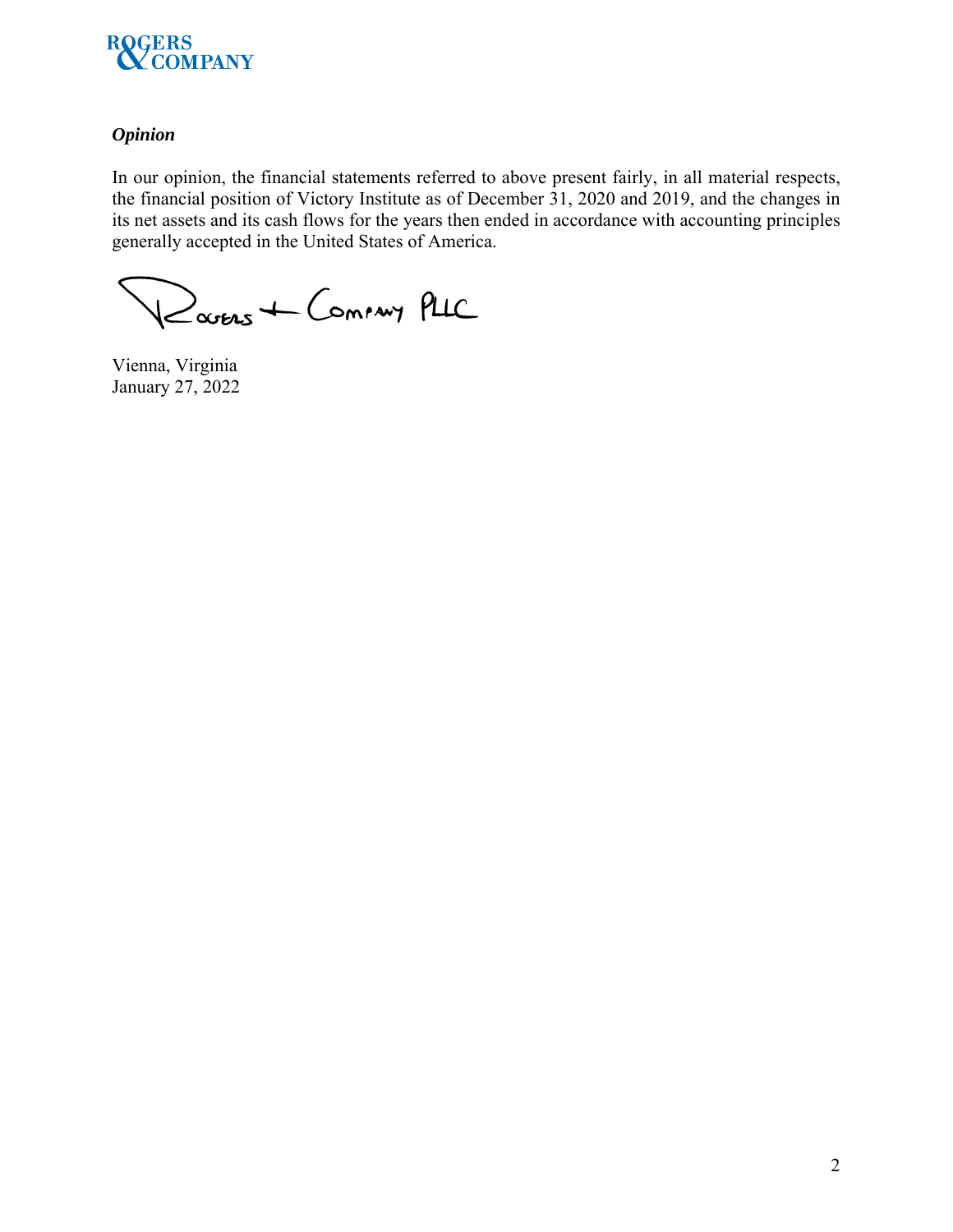## Statements of Financial Position December 31, 2020 and 2019

|                                                                                                                                     |              | 2020                         | 2019                      |                     |  |  |
|-------------------------------------------------------------------------------------------------------------------------------------|--------------|------------------------------|---------------------------|---------------------|--|--|
| <b>Assets</b><br>Cash<br>Contributions receivable                                                                                   | \$           | 1,362,224<br>399,700         | \$                        | 130,941<br>236,274  |  |  |
| Total assets                                                                                                                        | $\mathbb{S}$ | 1,761,924                    | $\boldsymbol{\mathsf{S}}$ | 367,215             |  |  |
| <b>Liabilities and Net Assets</b>                                                                                                   |              |                              |                           |                     |  |  |
| <b>Liabilities</b><br>Accounts payable and accrued expenses<br>Due to Victory Fund<br>Forgivable Loan – Paycheck Protection Program | \$           | 93,713<br>640,889<br>235,995 | \$                        | 119,437<br>412,748  |  |  |
| <b>Total liabilities</b>                                                                                                            |              | 970,597                      |                           | 532,185             |  |  |
| <b>Net Assets (Deficit)</b><br>Without donor restrictions<br>With donor restrictions                                                |              | 583,001<br>208,326           |                           | (214,970)<br>50,000 |  |  |
| Total net assets (deficit)                                                                                                          |              | 791,327                      |                           | (164, 970)          |  |  |
| Total liabilities and net assets                                                                                                    | S            | 1,761,924                    | \$                        | 367,215             |  |  |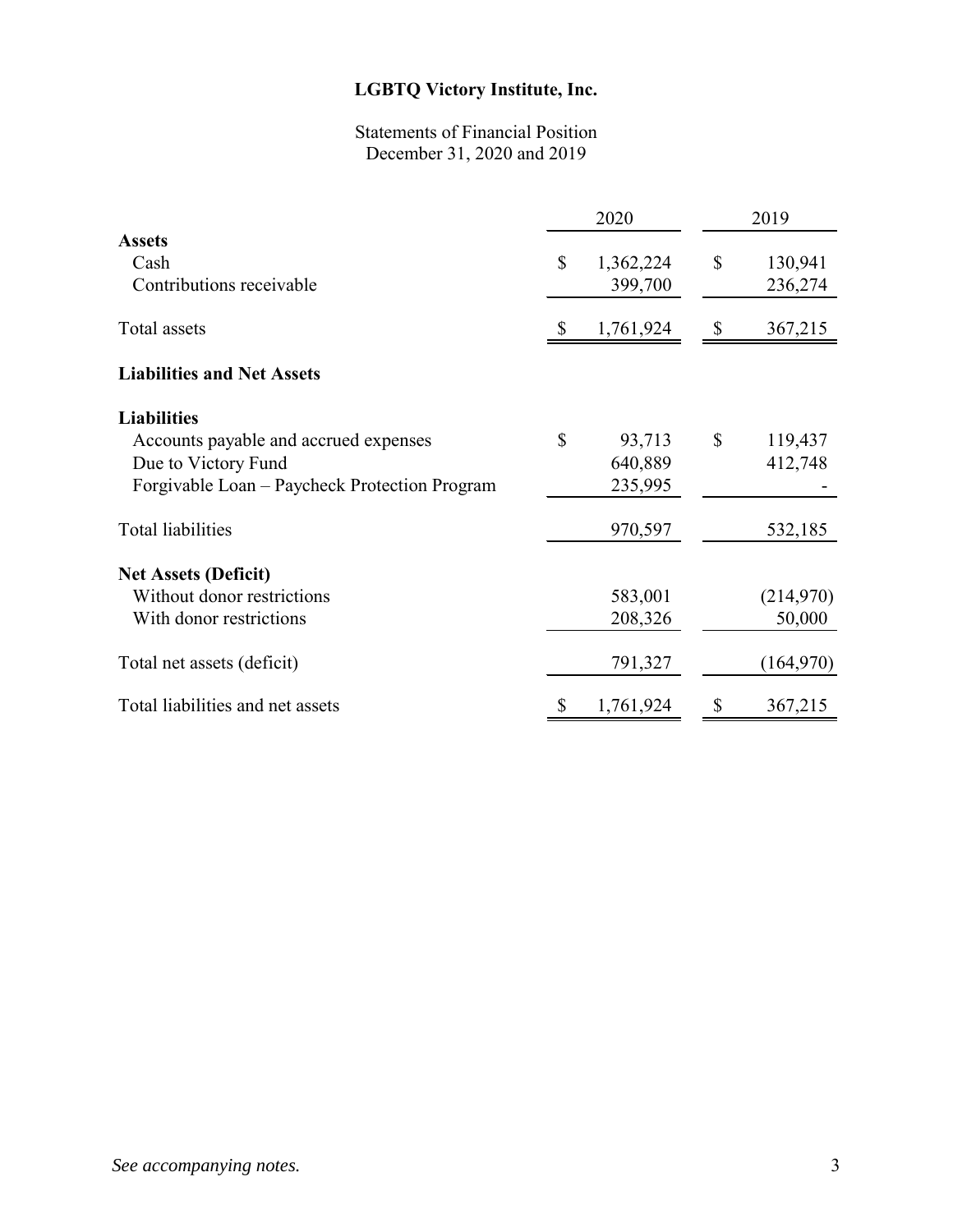## Statement of Activities For the Year Ended December 31, 2020

|                                            |              | <b>Without Donor</b><br>With Donor |    |              |    |           |
|--------------------------------------------|--------------|------------------------------------|----|--------------|----|-----------|
|                                            |              | Restrictions                       |    | Restrictions |    | Total     |
| <b>Revenue and Support</b>                 |              |                                    |    |              |    |           |
| Grants and contributions                   | $\mathbb{S}$ | 2,419,088                          | \$ | 298,326      | \$ | 2,717,414 |
| Training and conferences                   |              | 24,763                             |    |              |    | 24,763    |
| In-kind contributions                      |              | 30,600                             |    |              |    | 30,600    |
| Interest income                            |              | 32                                 |    |              |    | 32        |
| Other income                               |              | 1,814                              |    |              |    | 1,814     |
| Released from restrictions                 |              | 140,000                            |    | (140,000)    |    |           |
| Total revenue and support                  |              | 2,616,297                          |    | 158,326      |    | 2,774,623 |
| <b>Expenses</b>                            |              |                                    |    |              |    |           |
| Program services:                          |              |                                    |    |              |    |           |
| Leadership development                     |              | 1,027,265                          |    |              |    | 1,027,265 |
| Training                                   |              | 177,966                            |    |              |    | 177,966   |
| Research and communications                |              | 277,968                            |    |              |    | 277,968   |
| Total program services                     |              | 1,483,199                          |    |              |    | 1,483,199 |
| Supporting services:                       |              |                                    |    |              |    |           |
| Fundraising                                |              | 278,248                            |    |              |    | 278,248   |
| Management and general                     |              | 56,879                             |    |              |    | 56,879    |
| Total supporting services                  |              | 335,127                            |    |              |    | 335,127   |
| Total expenses                             |              | 1,818,326                          |    |              |    | 1,818,326 |
| <b>Change in Net Assets</b>                |              | 797,971                            |    | 158,326      |    | 956,297   |
| Net (Deficit) Assets, beginning<br>of year |              | (214, 970)                         |    | 50,000       |    | (164,970) |
| Net Assets, end of year                    | \$           | 583,001                            | \$ | 208,326      | \$ | 791,327   |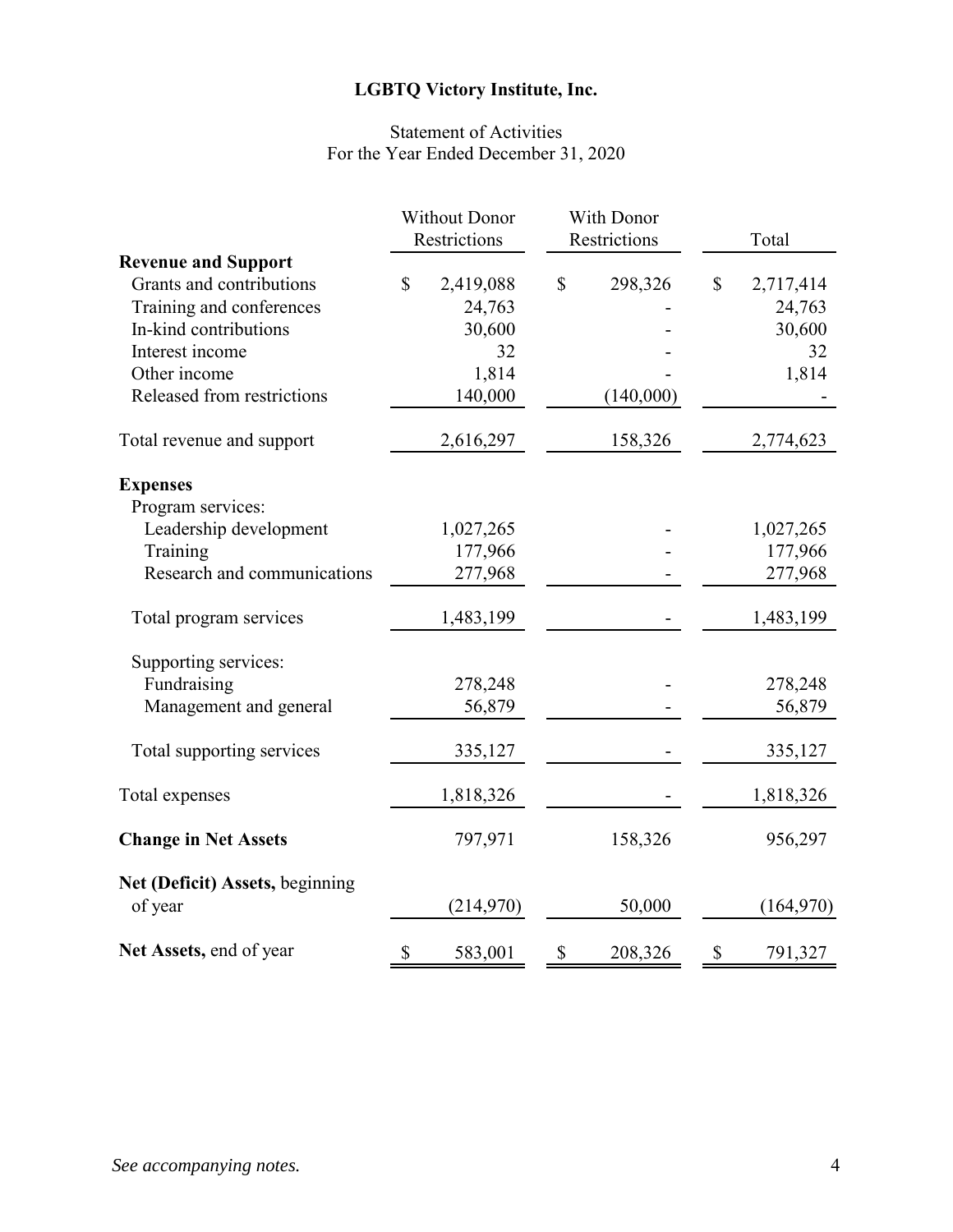## Statement of Activities For the Year Ended December 31, 2019

|                                   | <b>Without Donor</b> |              |              | With Donor |                 |
|-----------------------------------|----------------------|--------------|--------------|------------|-----------------|
|                                   |                      | Restrictions | Restrictions |            | Total           |
| <b>Revenue and Support</b>        |                      |              |              |            |                 |
| Grants and contributions          | \$                   | 2,218,665    | \$           | 75,000     | \$<br>2,293,665 |
| Training and conferences          |                      | 151,562      |              |            | 151,562         |
| In-kind contributions             |                      | 135,630      |              |            | 135,630         |
| Interest income                   |                      | 18           |              |            | 18              |
| Other income                      |                      | 3,923        |              |            | 3,923           |
| Released from restrictions        |                      | 115,000      |              | (115,000)  |                 |
| Total revenue and support         |                      | 2,624,798    |              | (40,000)   | 2,584,798       |
| <b>Expenses</b>                   |                      |              |              |            |                 |
| Program services:                 |                      |              |              |            |                 |
| Leadership development            |                      | 1,788,105    |              |            | 1,788,105       |
| Training                          |                      | 465,152      |              |            | 465,152         |
| Research and communications       |                      | 245,941      |              |            | 245,941         |
| Total program services            |                      | 2,499,198    |              |            | 2,499,198       |
| Supporting services:              |                      |              |              |            |                 |
| Fundraising                       |                      | 314,464      |              |            | 314,464         |
| Management and general            |                      | 87,326       |              |            | 87,326          |
| Total supporting services         |                      | 401,790      |              |            | 401,790         |
| Total expenses                    |                      | 2,900,988    |              |            | 2,900,988       |
| <b>Change in Net Assets</b>       |                      | (276, 190)   |              | (40,000)   | (316, 190)      |
| Net Assets, beginning of year     |                      | 61,220       |              | 90,000     | 151,220         |
| Net (Deficit) Assets, end of year | \$                   | (214,970)    | \$           | 50,000     | \$<br>(164,970) |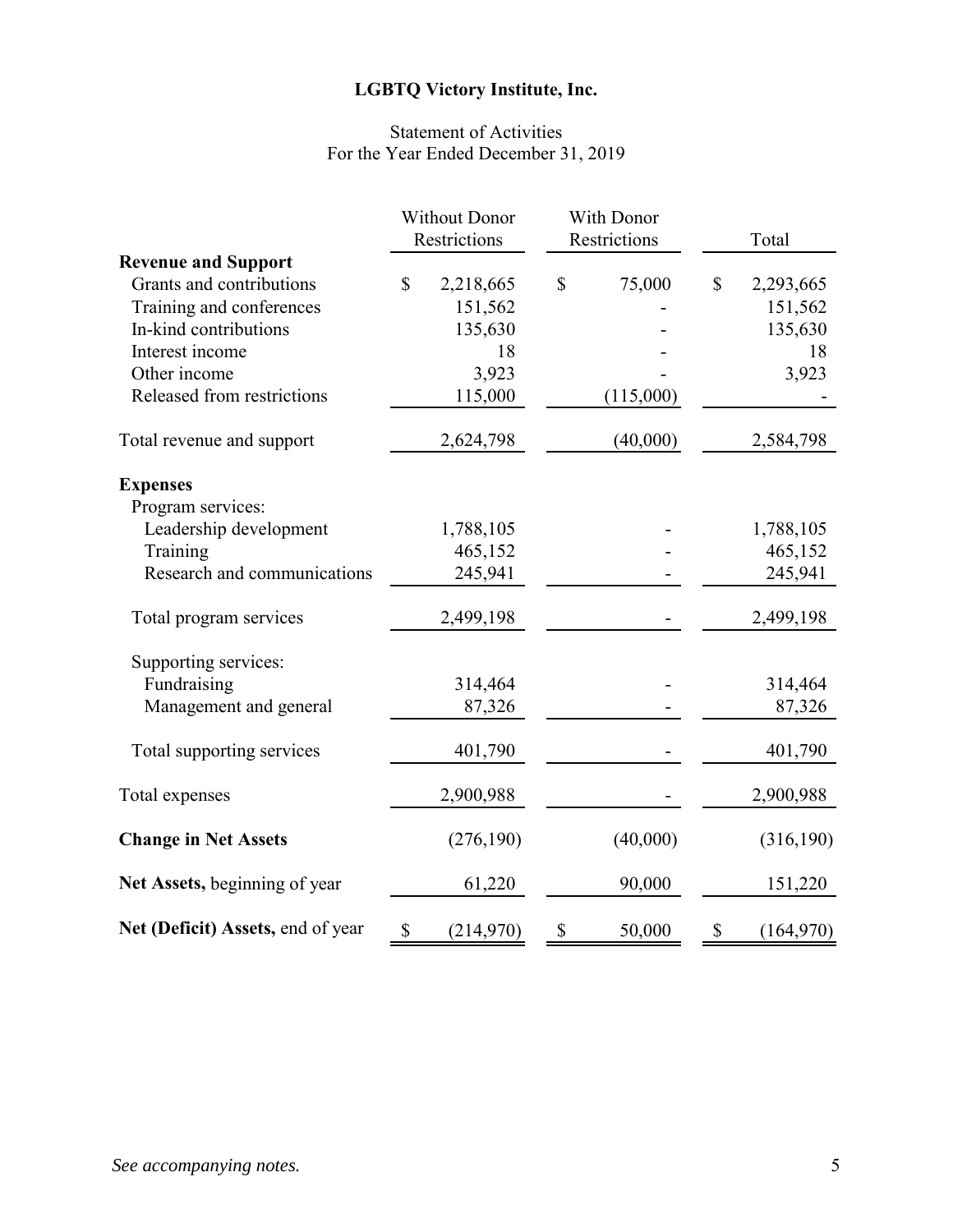#### Statement of Functional Expenses For the Year Ended December 31, 2020

|                                   | Program Services          |  |            |                                     |                          | <b>Supporting Services</b>   |                                          |    |            |  |                                 |       |            |  |           |
|-----------------------------------|---------------------------|--|------------|-------------------------------------|--------------------------|------------------------------|------------------------------------------|----|------------|--|---------------------------------|-------|------------|--|-----------|
|                                   | Leadership<br>Development |  | Training   | Research<br>and Comm-<br>unications |                          | Total<br>Program<br>Services | Management<br>Fundraising<br>and General |    |            |  | Total<br>Supporting<br>Services | Total |            |  |           |
| Salaries and employee benefits    | 554,294 \$<br>S.          |  | 24,800 \$  |                                     | 149,923 \$               | 729,017                      |                                          | S. | 203,900 \$ |  | 174,606 \$                      |       | 378,506    |  | 1,107,523 |
| Accounting and audit fees         |                           |  |            |                                     |                          |                              |                                          |    |            |  | 29,771                          |       | 29,771     |  | 29,771    |
| Professional fees – other         | 1,500                     |  | 7,500      |                                     | 4,210                    | 13,210                       |                                          |    |            |  | 71,600                          |       | 71,600     |  | 84,810    |
| Office expenses                   | 508                       |  | 607        |                                     | 6,536                    | 7,651                        |                                          |    | 2,662      |  | 976                             |       | 3,638      |  | 11,289    |
| Travel and meeting                | 4,433                     |  |            |                                     | 172                      | 4,605                        |                                          |    | 2,710      |  | 4,660                           |       | 7,370      |  | 11,975    |
| International partner payments    | 28,500                    |  |            |                                     | $\overline{\phantom{a}}$ | 28,500                       |                                          |    |            |  |                                 |       |            |  | 28,500    |
| Program travel                    | 2,602                     |  | 10,615     |                                     | $\overline{\phantom{a}}$ | 13,217                       |                                          |    | 87         |  |                                 |       | 87         |  | 13,304    |
| Space rental/catering             |                           |  | 68,284     |                                     |                          | 68,284                       |                                          |    |            |  |                                 |       |            |  | 68,284    |
| Other program expenses            | 81,946                    |  | 20,277     |                                     | 10,050                   | 112,273                      |                                          |    |            |  |                                 |       |            |  | 112,273   |
| Events                            | 56,107                    |  |            |                                     | 20,000                   | 76,107                       |                                          |    | 1,776      |  |                                 |       | 1,776      |  | 77,883    |
| Occupancy costs                   | 79,764                    |  | 3,550      |                                     | 22,157                   | 105,471                      |                                          |    | 32,244     |  | 21,833                          |       | 54,077     |  | 159,548   |
| Information technology            | 7,751                     |  | 431        |                                     | 2,676                    | 10,858                       |                                          |    | 3,042      |  | 40,912                          |       | 43,954     |  | 54,812    |
| Other expenses                    | 350                       |  |            |                                     | 20,342                   | 20,692                       |                                          |    | 2,818      |  | 34,844                          |       | 37,662     |  | 58,354    |
| Management and general allocation | 209,510                   |  | 41,902     |                                     | 41,902                   | 293,314                      |                                          |    | 29,009     |  | (322, 323)                      |       | (293, 314) |  |           |
| <b>Total Expenses</b>             | 1,027,265 \$              |  | 177,966 \$ |                                     | 277,968 \$               | 1,483,199                    |                                          |    | 278,248 \$ |  | 56,879 \$                       |       | 335,127    |  | 1,818,326 |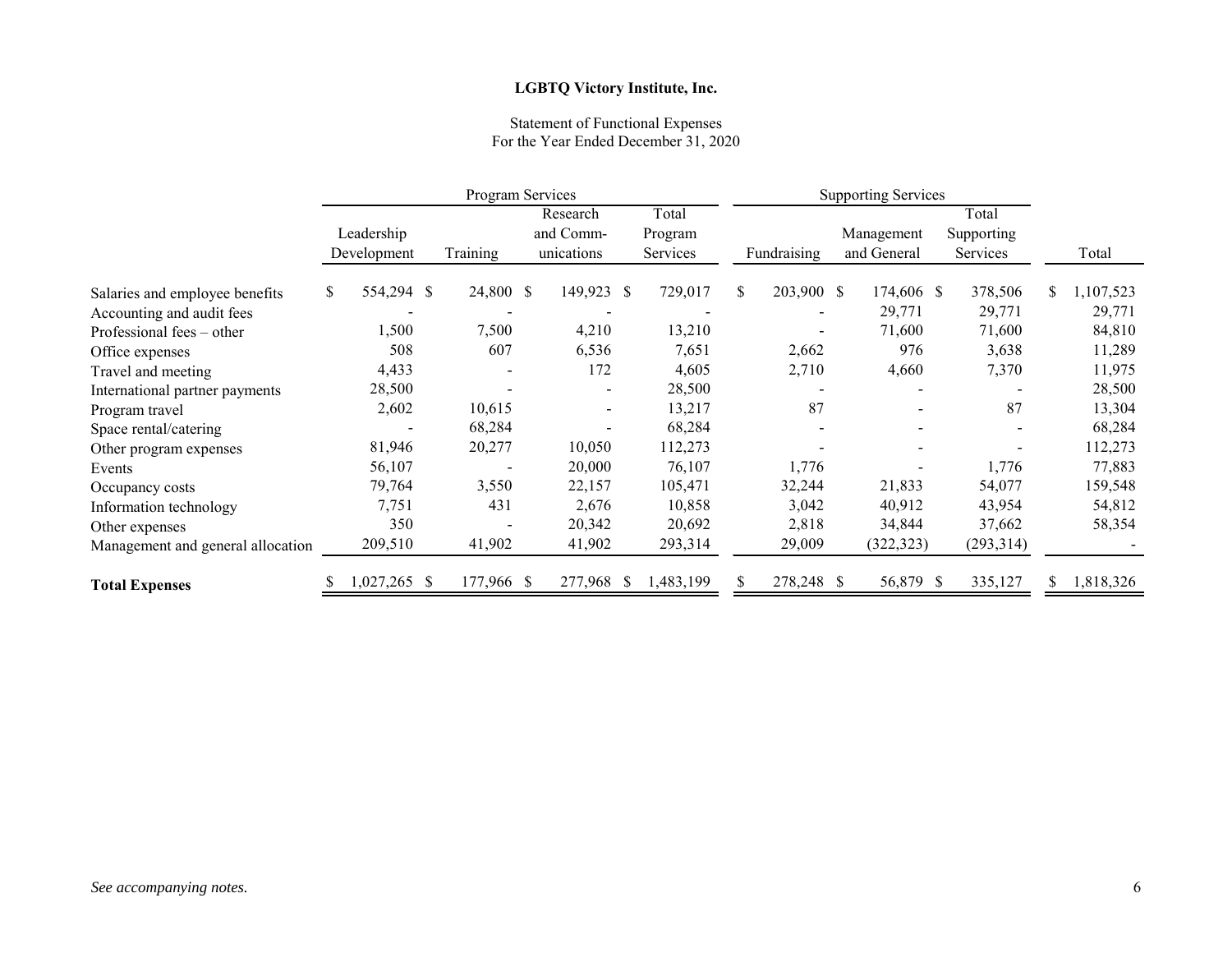#### Statement of Functional Expenses For the Year Ended December 31, 2019

|                                   |                  | Program Services | <b>Supporting Services</b> |                  |                  |             |           |                     |    |           |
|-----------------------------------|------------------|------------------|----------------------------|------------------|------------------|-------------|-----------|---------------------|----|-----------|
|                                   | Leadership       |                  | Research<br>and Comm-      | Total<br>Program |                  | Management  |           | Total<br>Supporting |    |           |
|                                   | Development      | Training         | unications                 | Services         | Fundraising      | and General |           | Services            |    | Total     |
| Salaries and employee benefits    | 609,116 \$<br>S. | 72,495 \$        | 144,162 \$                 | 825,773          | \$<br>212,867 \$ | 230,969 \$  |           | 443,836             | S. | ,269,609  |
| Accounting and audit fees         |                  |                  |                            |                  |                  | 17,552      |           | 17,552              |    | 17,552    |
| Professional fees – other         | 18,400           |                  | 13,470                     | 31,870           |                  | 75,601      |           | 75,601              |    | 107,471   |
| Office expenses                   | 5,170            | 85               | 6,898                      | 12,153           | 2,650            | 9,430       |           | 12,080              |    | 24,233    |
| Travel and meeting                | 62,386           | 245              | 5,320                      | 67,951           | 13,933           | 19,139      |           | 33,072              |    | 101,023   |
| International partner payments    | 33,985           |                  |                            | 33,985           |                  |             |           |                     |    | 33,985    |
| Tuition                           | 95,610           |                  |                            | 95,610           |                  |             |           |                     |    | 95,610    |
| Program travel                    | 69,542           | 60,166           |                            | 129,708          | 1,400            |             |           | 1,400               |    | 131,108   |
| Space rental/catering             | 41,221           | 230,907          |                            | 272,128          |                  |             |           |                     |    | 272,128   |
| Other program expenses            | 101,527          | 44,546           | 2,771                      | 148,844          |                  |             | 95        | 95                  |    | 148,939   |
| Events                            | 437,999          | 1,076            |                            | 439,075          | 5,690            |             | 72        | 5,762               |    | 444,837   |
| Occupancy costs                   | 71,452           | 9,023            | 17,460                     | 97,935           | 25,916           | 21,126      |           | 47,042              |    | 144,977   |
| Information technology            | 11,557           | 1,488            | 3,220                      | 16,265           | 4,157            | 46,596      |           | 50,753              |    | 67,018    |
| Other expenses                    | 25               |                  | 3,007                      | 3,032            | 8,840            | 30,626      |           | 39,466              |    | 42,498    |
| Management and general allocation | 230,115          | 45,121           | 49,633                     | 324,869          | 39,011           | (363, 880)  |           | (324, 869)          |    |           |
| <b>Total Expenses</b>             | 1,788,105 \$     | 465,152 \$       | 245,941                    | 2,499,198<br>-SS | 314,464 \$       |             | 87,326 \$ | 401,790             | \$ | 2,900,988 |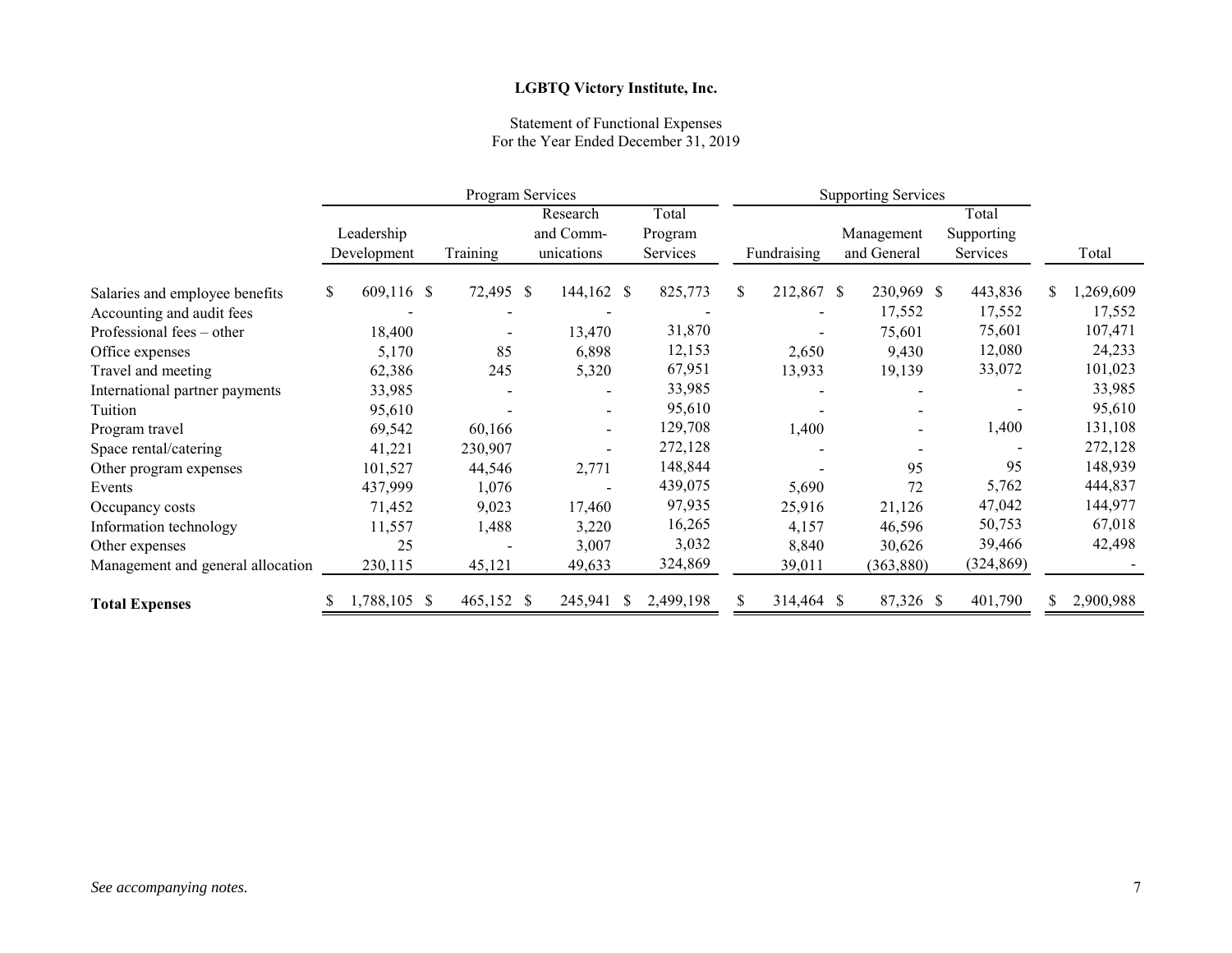## Statements of Cash Flows For the Years Ended December 31, 2020 and 2019

|                                                      |              | 2020       | 2019         |           |  |  |  |
|------------------------------------------------------|--------------|------------|--------------|-----------|--|--|--|
| <b>Cash Flows from Operating Activities</b>          |              |            |              |           |  |  |  |
| Change in net assets                                 | $\mathbb{S}$ | 956,297    | $\mathbb{S}$ | (316,190) |  |  |  |
| Adjustments to reconcile change in net assets to net |              |            |              |           |  |  |  |
| cash provided by (used in) operating activities:     |              |            |              |           |  |  |  |
| Change in discount on contributions receivable       |              |            |              | 1,134     |  |  |  |
| Change in operating assets and liabilities:          |              |            |              |           |  |  |  |
| (Increase) decrease in:                              |              |            |              |           |  |  |  |
| Accounts receivable                                  |              |            |              | 90,000    |  |  |  |
| Contributions receivable                             |              | (163, 426) |              | (180,990) |  |  |  |
| Prepaid expenses                                     |              |            |              | 36,845    |  |  |  |
| Increase (decrease) in:                              |              |            |              |           |  |  |  |
| Accounts payable and accrued expenses                |              | (25, 724)  |              | (197,661) |  |  |  |
| Due to Victory Fund                                  |              | 228,141    |              | 105,097   |  |  |  |
| Net cash provided by (used in) operating activities  |              | 995,288    |              | (461,765) |  |  |  |
| <b>Cash Flows from Financing Activity</b>            |              |            |              |           |  |  |  |
| Proceeds from Paycheck Protection Program            |              | 235,995    |              |           |  |  |  |
| Net cash provided by financing activity              |              | 235,995    |              |           |  |  |  |
| <b>Net Increase (Decrease) in Cash</b>               |              | 1,231,283  |              | (461,765) |  |  |  |
| Cash, beginning of year                              |              | 130,941    |              | 592,706   |  |  |  |
| Cash, end of year                                    | \$           | 1,362,224  | \$           | 130,941   |  |  |  |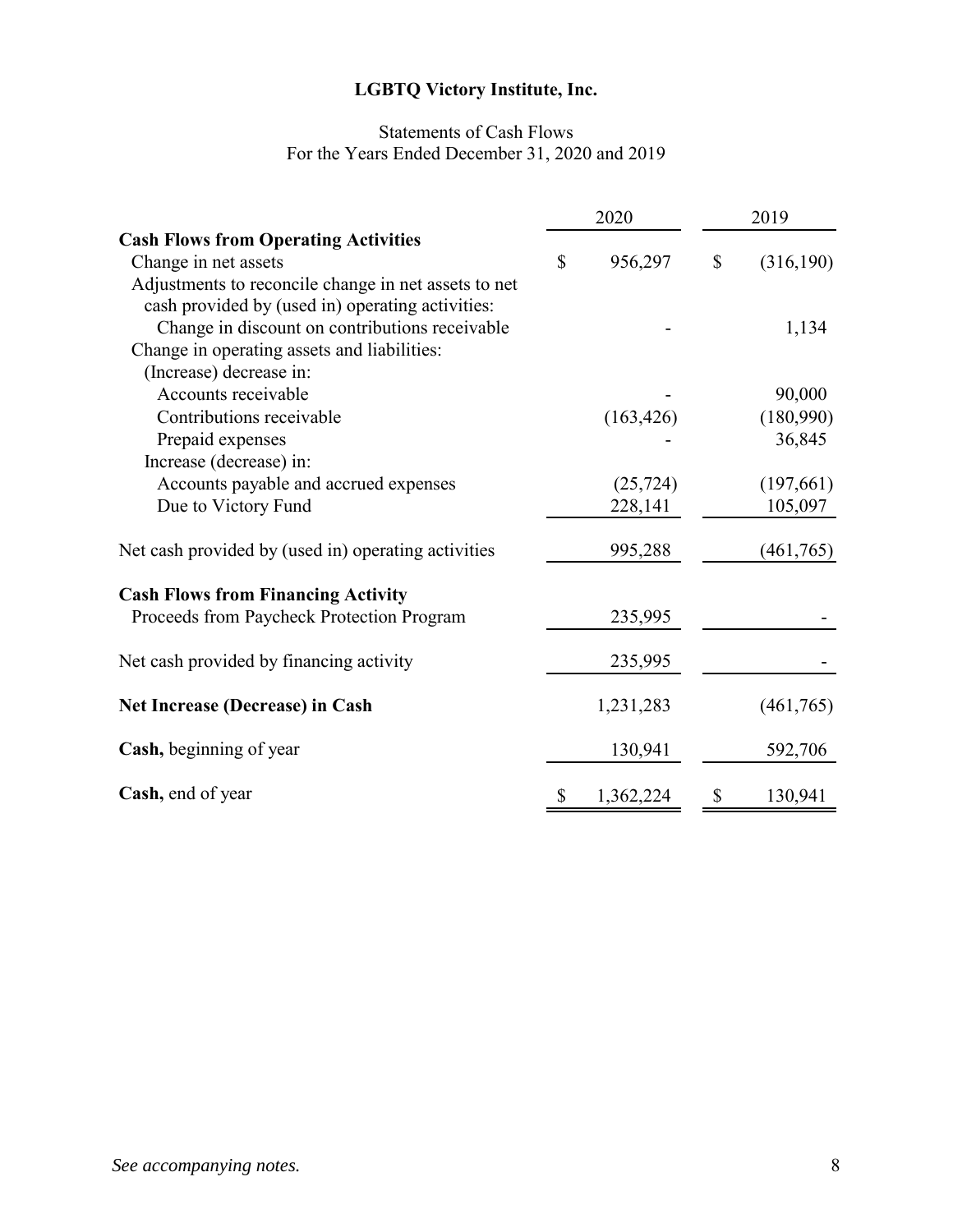Notes to Financial Statements December 31, 2020 and 2019

#### **1. Nature of Operations**

LGBTQ Victory Institute, Inc. ("Victory Institute") (formerly known as the Gay and Lesbian Victory Institute), is a non-partisan, nonprofit educational organization incorporated in the District of Columbia on March 3, 1993 under Section 501(c)(3) of the Internal Revenue Code (IRC). Victory Institute works to ensure lesbian, gay, bisexual, transgender, and queer (LGBTQ) leaders have the training and resources they need to take on important posts in government and in public, private, and community organizations. Victory Institute provides comprehensive training and education programs focused on connecting and inspiring LGBTQ leaders.

Victory Institute's key programs include:

International LGBTQ Leaders Conference – The annual conference for LGBTQ leaders provides a collegial, informative, and friendly environment for networking, leadership development, and discussion among out LGBTQ public leaders in government, advocacy, politics, and business. Local, state, federal, and international officials gather to exchange ideas and best practices for serving their communities and advancing equality.

Candidate & Campaign Training and Leadership Summits – Victory Institute's renowned Candidate & Campaign Training provides individuals with the practical and technical skills they need to plan and prepare for a candidacy, on a non-partisan basis, while the Leadership Summits offer out leaders from low- and medium-equality states an opportunity to explore public service opportunities in their communities, including public office. Both training programs are tailored to the realities of running for office and serving in office as an out LGBTQ person.

Victory Congressional Internship – The Victory Congressional Internship program is an internship that matches college students with members of the Congressional LGBTQ Equality Caucus, whose members are committed to achieving full human rights for LGBTQ people. The Congressional interns will have the rare opportunity to work directly with elected leaders on Capitol Hill and also receive 40 hours of professional development training from Victory Institute. The program, previously held each summer, now has three classes per year. Victory Institute's goal is to expose the interns to the best, most inclusive leaders in public service.

Victory Institute Constituent Engagement – Victory Institute supports and connects a network of LGBTQ elected and appointed officials in the United States and abroad to advance equality by maximizing officials' impact through education, mentoring, leadership development, and sharing best practices. Victory Institute also keeps a record of every out elected leader in the U.S. at www.outforamerica.org.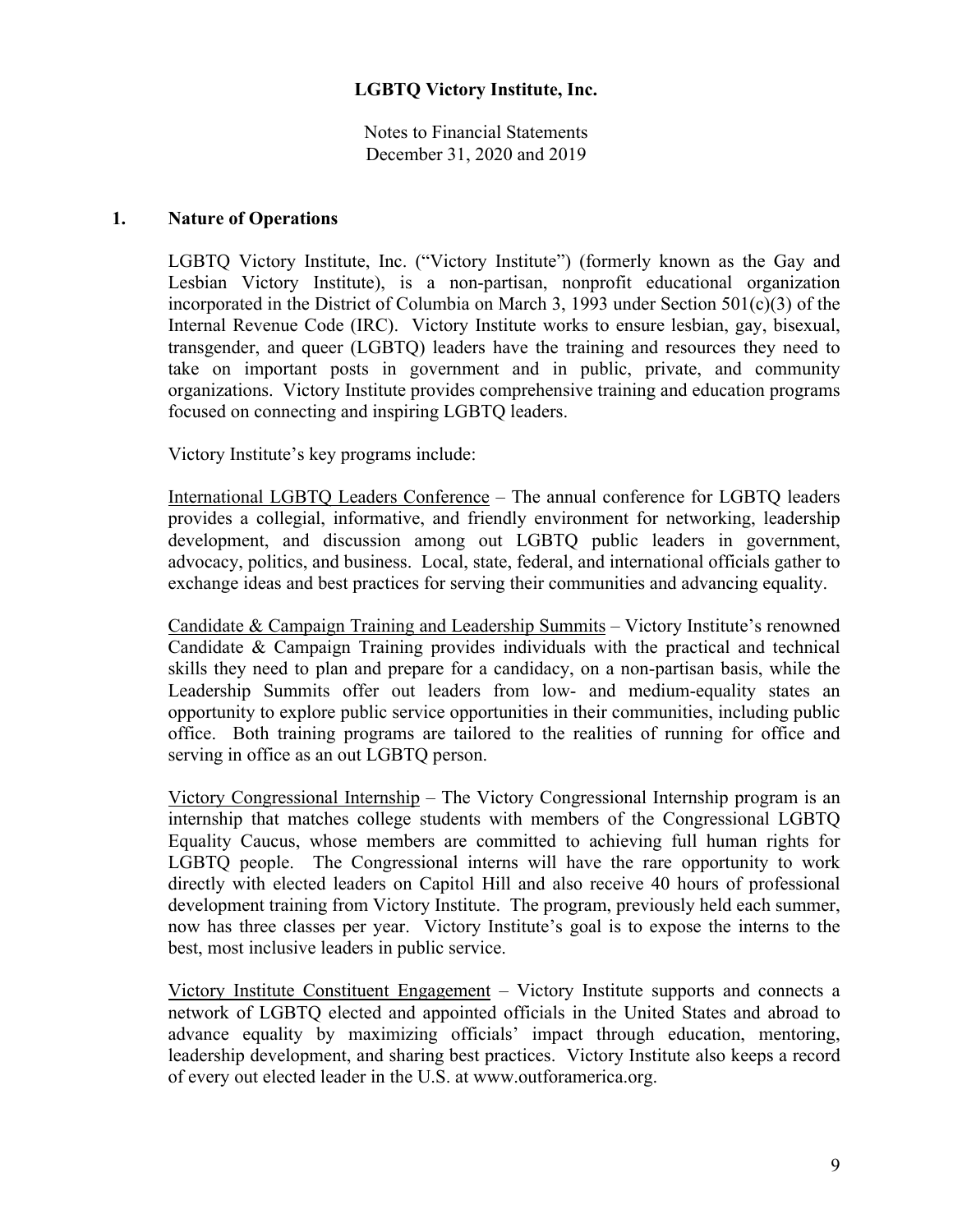Notes to Financial Statements December 31, 2020 and 2019

### **1. Nature of Operations (continued)**

Presidential Appointments Initiative – Victory Institute's Presidential Appointments Initiative works with LGBTQ and other organizational partners to help place qualified LGBTQ leaders into presidential appointment positions. By working with the presidential administration and collecting resumes from interested people, the Initiative is helping build the most LGBTQ-inclusive presidential administration in history.

David Bohnett Leaders Fellowship – Victory Institute, in collaboration with The David Bohnett Foundation, sends outstanding LGBTQ leaders to the Harvard Kennedy School's Senior Executives in State and Local Government program to help them advance their public service careers.

Victory Empowerment Fellowship – Victory Institute provides a year-long fellowship to LGBTQ leaders of color and/or trans leaders who are interested in running for office or want to be public servants. The fellowship includes mentorship, as well as participation in a Candidate & Campaign Training and attendance at the International LGBTQ Leaders Conference.

Victory International Program – Victory Institute works with local partners around the world to build LGBTQ political participation in countries where LGBTQ elected officials are rare and LGBTQ equality remains elusive. Victory Institute offers trainings and other programs in-country to support out leaders, and every other year holds the Conference of LGBTI Political Leaders of the Americas and Caribbean to bring these leaders together.

### **2. Summary of Significant Accounting Policies**

### Basis of Accounting and Presentation

Victory Institute's financial statements are prepared on the accrual basis of accounting. Net assets are reported based on the presence or absence of donor-imposed restrictions.

- *Net Assets Without Donor Restrictions* Net assets available for use in general operations and not subject to donor (or certain grantor) restrictions.
- *Net Assets With Donor Restrictions* Net assets subject to donor- (or certain grantor-) imposed restrictions. Some donor-imposed restrictions are temporary in nature, such as those that will be met by the passage of time or other events specified by the donor. Other donor-imposed restrictions are perpetual in nature, where the donor stipulates that resources be maintained in perpetuity. Donorimposed restrictions are released when a restriction expires, that is, when the stipulated time has elapsed, when the stipulated purpose for which the resource was restricted has been fulfilled, or both.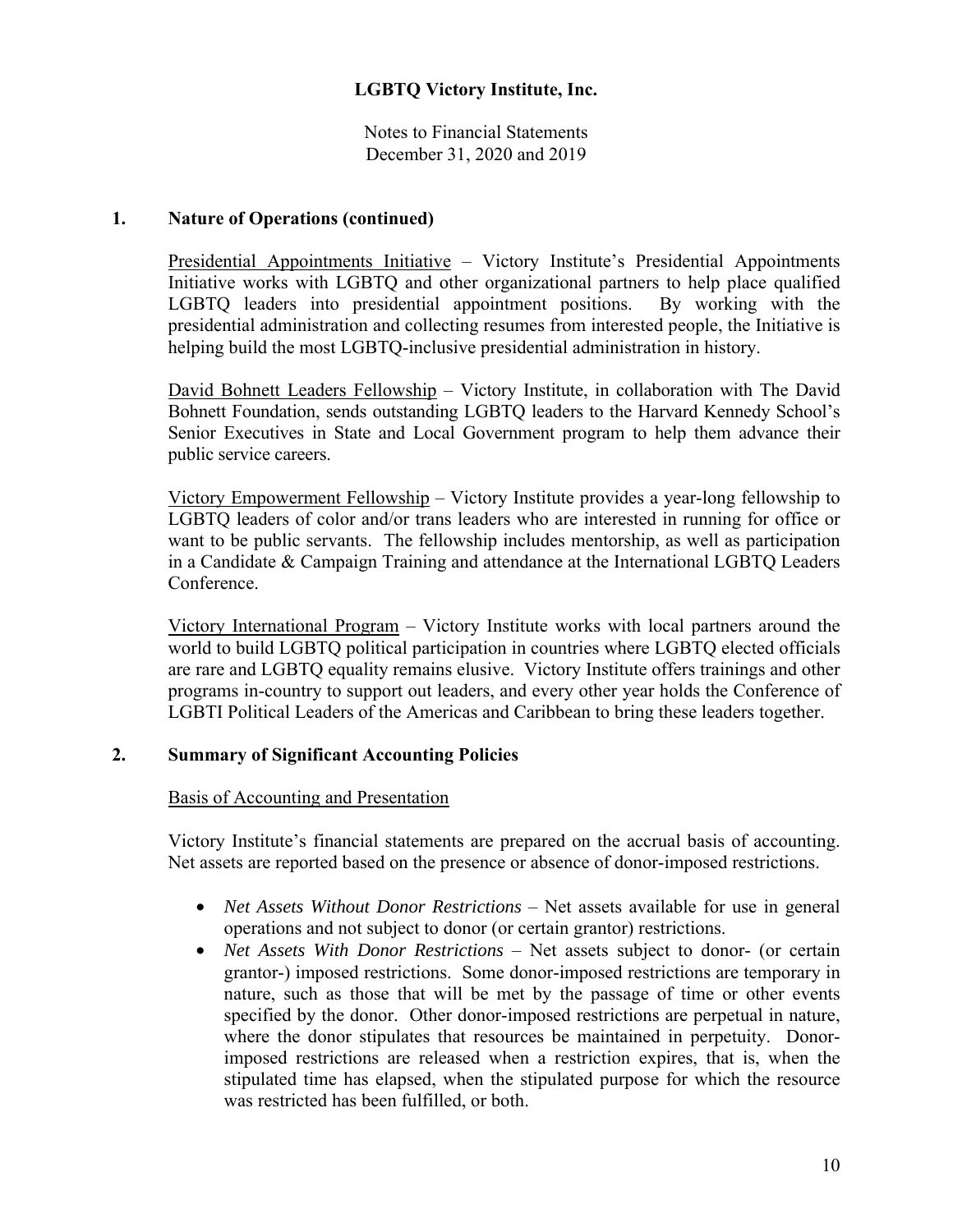Notes to Financial Statements December 31, 2020 and 2019

### **2. Summary of Significant Accounting Policies (continued)**

### Use of Estimates

The preparation of financial statements in conformity with accounting principles generally accepted in the United States of America requires management to make estimates and assumptions that affect the amounts reported in the financial statements and accompanying notes. Actual results could differ from those estimates.

#### Accounts Receivable

Accounts receivable are carried at original invoice amounts, less an estimate made for doubtful receivables based on a review of all outstanding amounts on a monthly basis. Management determines the allowance for doubtful accounts by identifying troubled accounts and by using the historical experience applied to an aging of accounts. Receivables are written off when deemed uncollectible. Recoveries of receivables previously written off are recorded when received. There is no provision for doubtful accounts based on management's evaluation of the collection of receivables at December 31, 2020 and 2019.

### Contributions Receivable

Contributions receivable represent unconditional promises to give and are recorded at net realizable value. Contributions due in more than one year are discounted to present value. Contributions receivable are evaluated periodically for collectability based upon evaluation of past loss experience, known or inherent risks, and other factors that could affect collectability. No allowance for doubtful accounts has been recorded at December 31, 2020 and 2019, as management believes that all remaining accounts are deemed to be fully collectible.

### Property and Equipment

Property and equipment purchased at a cost of \$5,000 or more are capitalized and recorded at acquisition cost. Depreciation is computed using the straight-line method over the estimated useful lives of the assets, which range from three to ten years. Expenditures for repairs and maintenance are expensed as incurred. Upon the retirement or disposal of assets, the cost and accumulated depreciation or amortization are eliminated from the accounts and the resulting gain or loss is included in revenue and support or expenses.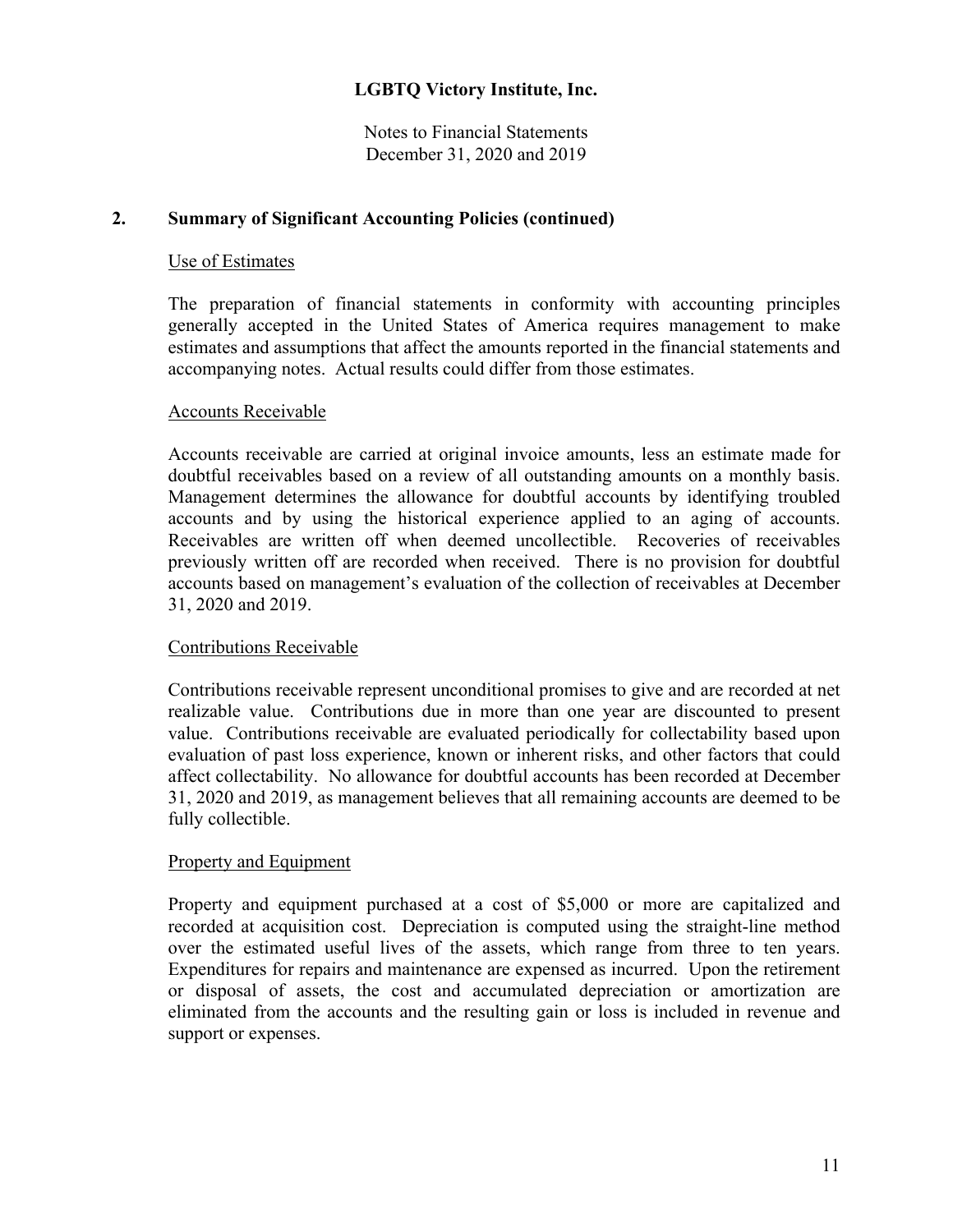Notes to Financial Statements December 31, 2020 and 2019

### **2. Summary of Significant Accounting Policies (continued)**

#### Revenue Recognition

Contributions and appeals are recorded as revenue when received, and as grant revenue when awarded. Victory Institute reports contributions as restricted support if they are received with donor stipulations that limit the use of the donated assets. When a donor restriction expires, that is, when a stipulated time restriction ends or purpose restriction is accomplished, net assets with donor restrictions are reclassified to net assets without donor restrictions and reported in the statements of activities as net assets released from restrictions. Net assets with donor restrictions are reported as net assets without donor restrictions if the restrictions are met in the same period as received.

Revenues from trainings and conferences are recognized at the time the events are held, while any amounts received in advance are deferred until that time.

Revenue from all other sources is recognized when earned.

#### Functional Allocation of Expenses

The costs of program and supporting services activities have been summarized on a functional basis in the statements of activities. The statements of functional expenses present the natural classification detail of expenses by function. Accordingly, certain costs have been allocated among the programs and supporting services benefited.

#### Advertising Costs

Advertising costs are expensed as incurred, and approximated \$20,342 and \$3,007 during the years ended December 31, 2020 and 2019, respectively.

#### Subsequent Events

In preparing these financial statements, Victory Institute has evaluated and concluded there were no events or transactions for potential recognition or disclosure through January 27, 2022, the date the financial statements were available to be issued.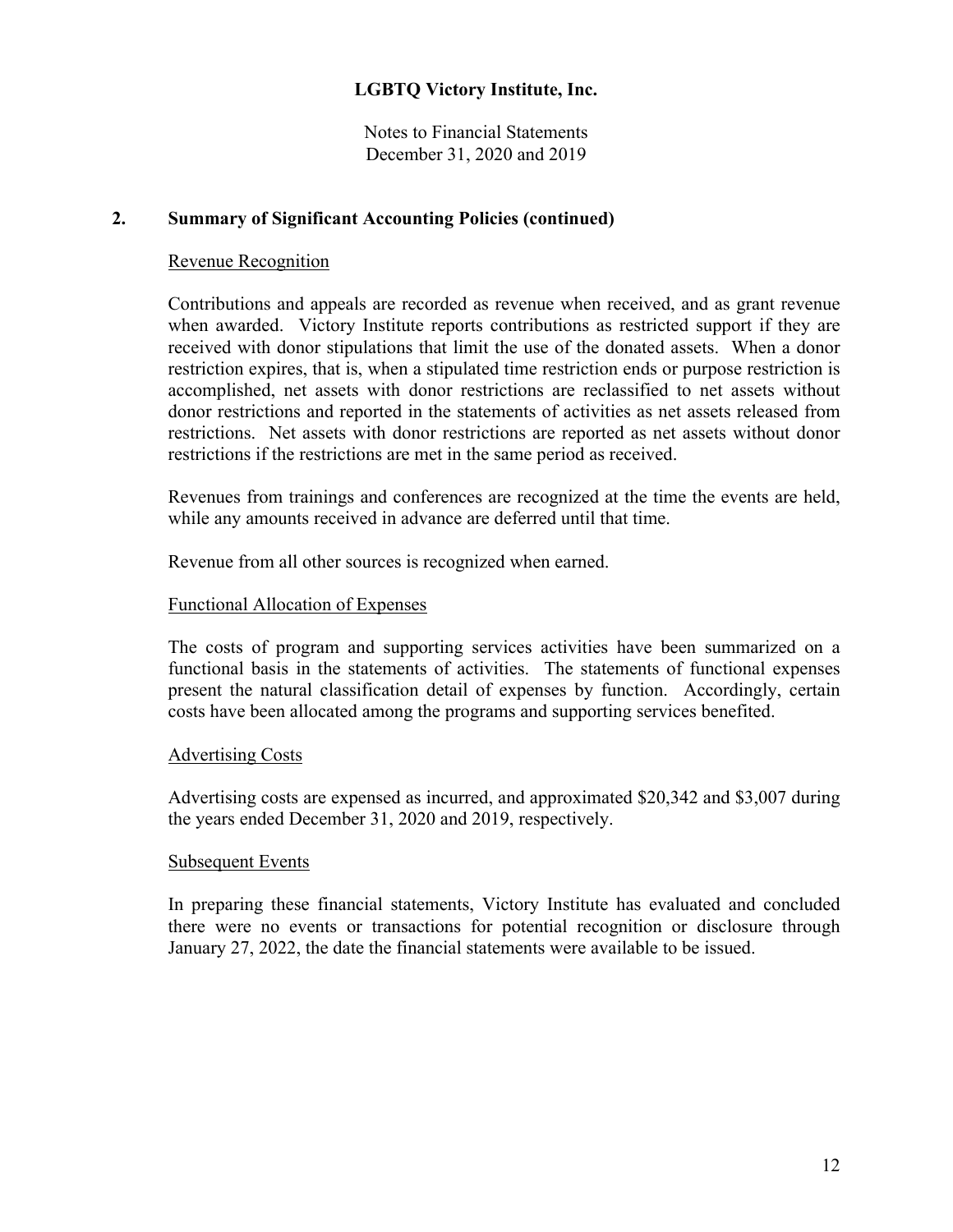Notes to Financial Statements December 31, 2020 and 2019

#### **3. Liquidity and Availability**

Victory Institute has a goal to maintain financial assets, which consist of cash, on hand to meet 60 days of normal operating expenses, which are, on average, approximately \$450,000.

Financial assets available for general expenditures, that is, without donor or other restrictions limiting their use, within one year of the statements of financial position date, comprise the following at December 31:

|                                                                              | 2020                               | 2019                           |
|------------------------------------------------------------------------------|------------------------------------|--------------------------------|
| Cash<br>Contributions receivable<br>Less: net assets with donor restrictions | 1,362,224<br>399,700<br>(208, 326) | 130,941<br>236,274<br>(50,000) |
| Total available for general expenditures                                     | 1,553,598                          | 317,215                        |

#### **4. Concentration of Credit Risk**

Financial instruments that potentially subject Victory Institute to significant concentrations of credit risk consist of cash. Victory Institute maintains cash deposit and transaction accounts with various financial institutions that, from time to time, may exceed insurable limits under the Federal Deposit Insurance Corporation (FDIC). Victory Institute has not experienced any credit losses on its cash to date as it relates to FDIC insurance limits. Management periodically assesses the financial condition of these financial institutions and believes that the risk of any credit loss is minimal.

### **5. In-Kind Contributions**

Victory Institute receives contributions in the form of donated items and services, which are reflected in the accompanying statements of activities. The contributions consist primarily of conference materials and specialized consulting services. During the years ended December 31, 2020 and 2019, Victory Institute received contributions valued at \$30,600 and \$135,630, respectively.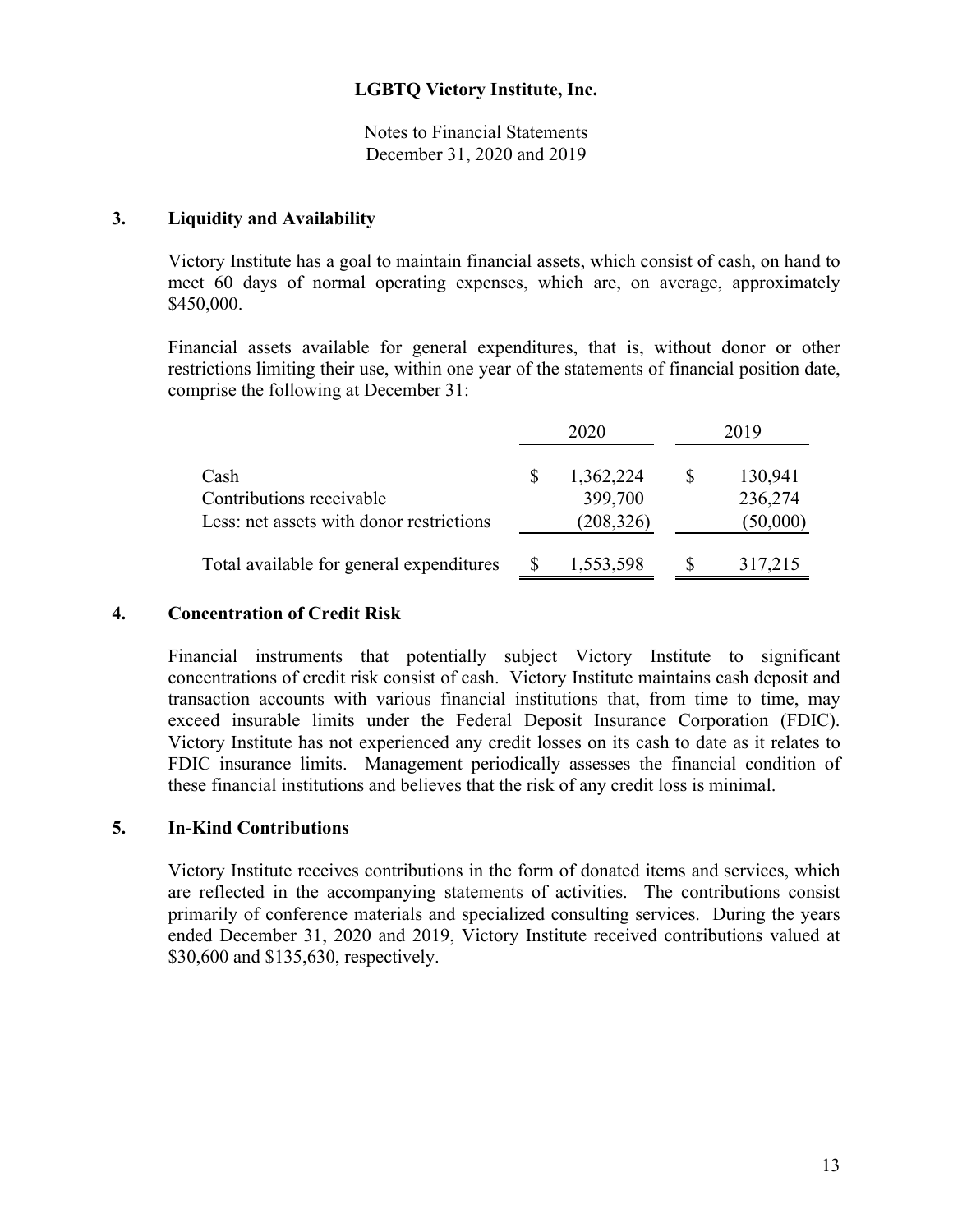Notes to Financial Statements December 31, 2020 and 2019

#### **6. Net Assets With Donor Restrictions**

Net assets with donor restrictions were as follows at December 31:

|                                          | 2020         | 2019   |
|------------------------------------------|--------------|--------|
| Time restricted                          | \$<br>50,000 | 50,000 |
| Purpose restricted:                      |              |        |
| David Bohnett Foundation                 | 60,000       |        |
| International program                    | 98,326       |        |
| Total net assets with donor restrictions | 208,326      | 50,000 |

#### **7. Paycheck Protection Program**

Victory Institute applied for a loan under the Paycheck Protection Program (PPP) pursuant to Division A, Title 1 of the CARES Act, which was enacted on March 27, 2020. The PPP is a loan designed to provide a direct incentive for small businesses to keep their workers on the payroll through the COVID-19 pandemic, for which Victory Institute qualified. After the loans are granted, the Small Business Administration (SBA) will forgive loans if all employee retention criteria are met, and the funds are used for eligible expenses (which primarily consist of payroll costs, costs used to continue group healthcare benefits, rent, and utilities). The PPP loan was granted to Victory Institute on May 4, 2020 in the amount of \$235,995. Victory Institute expects to use the funds on qualifying expenditures during the covered period. The application for forgiveness was completed in 2021, and at that time, Victory Institute adjusted the liability on its books and will recognize the gain on forgiveness for the year ending December 31, 2021.

### **8. Related Party Transactions**

LGBTQ Victory Fund, Inc. ("Victory Fund"), a political action committee under the Federal Elections Act of 1971 (PUB L-92-225), has an agreement with Victory Institute whereby Victory Fund provides management services and the use of facilities, and invoices Victory Institute monthly, based on cost allocations and direct costs incurred. Total amounts invoiced from Victory Fund to Victory Institute for the years ended December 31, 2020 and 2019 were \$1,638,720 and \$1,525,033, respectively. At December 31, 2020 and 2019, Victory Institute had a balance due to Victory Fund totaling \$640,889 and \$412,748, respectively, which is included in the accompanying statements of financial position. Victory Institute's president also serves as president and Chief Executive Officer of Victory Fund. Victory Institute neither controls nor has an economic interest in Victory Fund for consolidation reporting purposes.